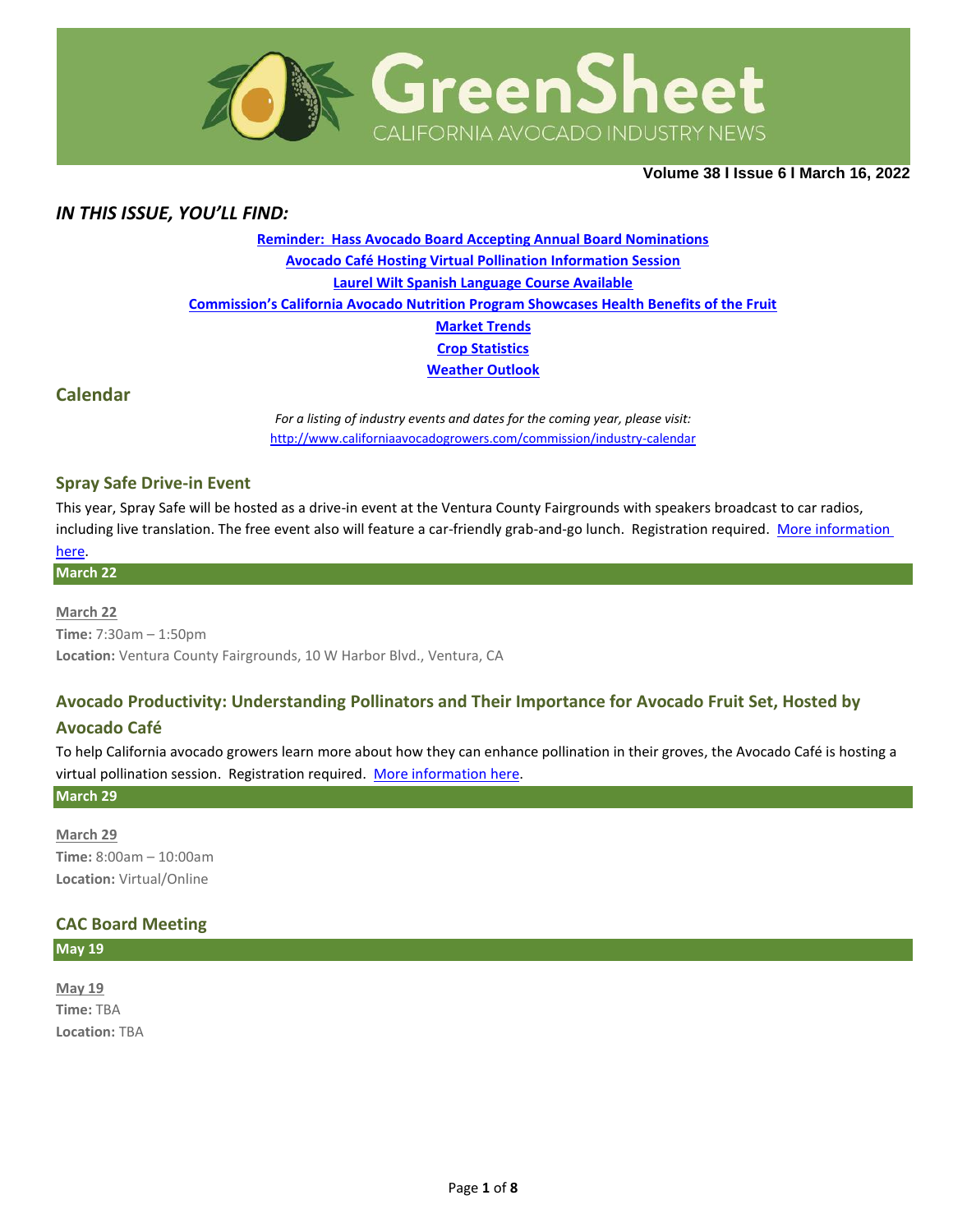# <span id="page-1-0"></span>**Reminder: Hass Avocado Board Accepting Annual Board Nominations**

The Hass Avocado Board, which will mark its 20th anniversary this year, is seeking individuals passionate about the avocado industry to serve on the HAB board. The board, which consists of 12 members, has a long history of promoting the consumption of Hass avocados is the U.S. and has helped increase avocado consumption by 278% since 2000.

The term for new HAB board members will begin November 1, 2022, with members and alternates officially seated December 6, 2022 at the HAB board meeting. The HAB board directs HAB's promotion, research and information programs under the supervision of the U.S. Department of Agriculture.

Below is the schedule and process for nominating and electing members to the HAB board.

- **March 1** Eligible Hass avocado producers and importers are mailed an announcement concerning open seats on the HAB board.
- **March 30** Deadline for receipt of nomination forms.
- **April 29** Ballots mailed to producers and importers.
- May 23 Deadline for receipt of ballots.
- **May 30** Nomination results, from Davis Farr LLP, are announced by the board with two nominees for each position in industry preference provided for consideration to the USDA Secretary of Agriculture for appointment.

[Complete information about the HAB board and nomination and election process can be found online.](http://www.hassavocadoboard.com/elections)

### <span id="page-1-1"></span>**Avocado Café Hosting Virtual Pollination Information Session**

To help California avocado growers learn more about how they can enhance pollination in their groves, the Avocado Café is hosting a virtual pollination session entitled "Avocado productivity: Understanding pollinators and their importance for avocado fruit set" on March 29 from 8:00 – 10:00a.m. The session will examine critical tasks growers can undertake to improve pollination and production. The topics will include the following:

- Honey bee behavior and how they forage in avocados Arnon Dag, Institute of Plant Sciences, The Volcani Institute, Israel
- The use of bumblebees to augment avocado pollination Raffi Stern, MIGAL Galilee Research Institute, Israel
- Pollinator habitat gardens produce diverse native pollinators that visit avocado flowers in greater Ventura Gordon Frankie, Department of Environmental Science, Policy & Management, UC Berkeley

Pre-registration for the event is required. To register, send an email to [cafeavos@gmail.com.](mailto:cafeavos@gmail.com) Upon completing registration, attendees will receive a link to the virtual event.

# <span id="page-1-2"></span>**Laurel Wilt Spanish Language Course Available**

The University of Florida Tropical Research and Education Center is offering an "International Technical Course Laurel Wilt of Avocado: Disease Biology, Diagnosis, Management and Economic Impact" course that will be delivered entirely in Spanish. The course will provide basic and applied knowledge concerning the disease complex, research updates, scouting methodologies, and current management practices to control the spread of the disease.

Course options are as follows:

• One-day online course: \$100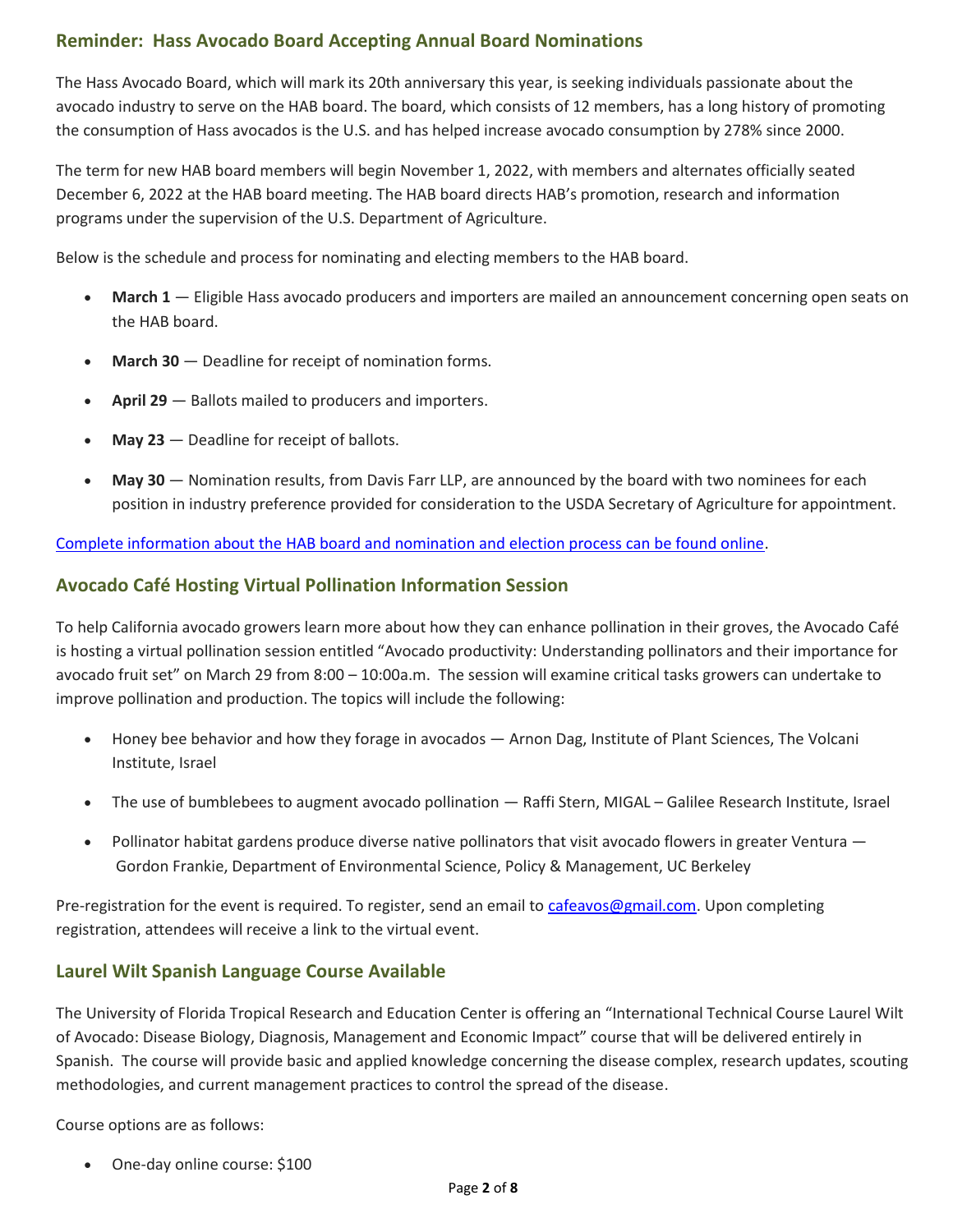• Three-day in-person sessions held in laboratories and orchards at the University of Florida: \$300 before July 1, \$400 after July 1

The online course will be held all day on October 25 and will cover the following topics:

- Disease and vector biology
- Disease-insect management
- Plant ecophysiology responses to laurel wilt
- Economic impact and mitigation efforts

The in-person sessions will consist of laboratory and field sessions, as well as a field day in local avocado orchards.

- October  $26$  lab and field sessions covering:
	- $\circ$  Plant pathology: disease biology, identification and diagnosis; pathogen monitoring and management; current research
	- o Entomology: vector biology, identification and monitoring, management, research
- October 27 field day in Floridian avocado groves, followed by a round table and discussion panel

The registration deadline is September 1 and is limited to 40 attendants. [Online registration is now available.](https://www.eventbrite.com/e/curso-tecnico-internacional-marchitez-del-laurel-en-aguacate-tickets-277524331747) For more information, contact Dr. Romina Gazis at [r.gazisseregina@ufl.edu](mailto:r.gazisseregina@ufl.edu) or Dr. Jonathan Crane a[t jhcr@ufl.edu.](mailto:jhcr@ufl.edu)

English and Spanish-language event flyers are available in the right-hand navigation.

# <span id="page-2-0"></span>**Commission's California Avocado Nutrition Program Showcases Health Benefits of the Fruit**

One of the greatest benefits of California avocados — their nutritional value — also is an area of keen interest for consumers, retailers and foodservice operators. To that end, the California Avocado Commission integrates nutrition messaging about the health benefits of the fruit throughout its marketing programs to encourage demand and build preference for California avocados.

In 2009, the Commission — long a leader in avocado nutrition research — passed the torch to the Hass Avocado Board, who then assumed the lead in managing avocado nutrition projects. Since then, HAB has worked diligently to plan for and sponsor nutrition and health studies. From the results of these they build a comprehensive list of USDA-approved avocado nutrition and health benefits information that can be used in avocado messaging. For example, the Commission's Living Well Brand Advocate program is composed of influential registered dietitians who understand the value of avocado nutrition research and can share it in engaging and easy-to-understand content that supports the Commission's marketing and public relations programs.

Seventy-four percent of avocado shoppers in California indicate one of the main reasons they typically buy avocados is for their health and nutrition value — on par with "they taste delicious" as the top reason for making an avocado purchase. By sharing unique California avocado recipes and pairing inspirational meal ideas with nutritional messaging, the Commission creates content that resonates with targeted consumers and helps increase sales of and preference for California avocados.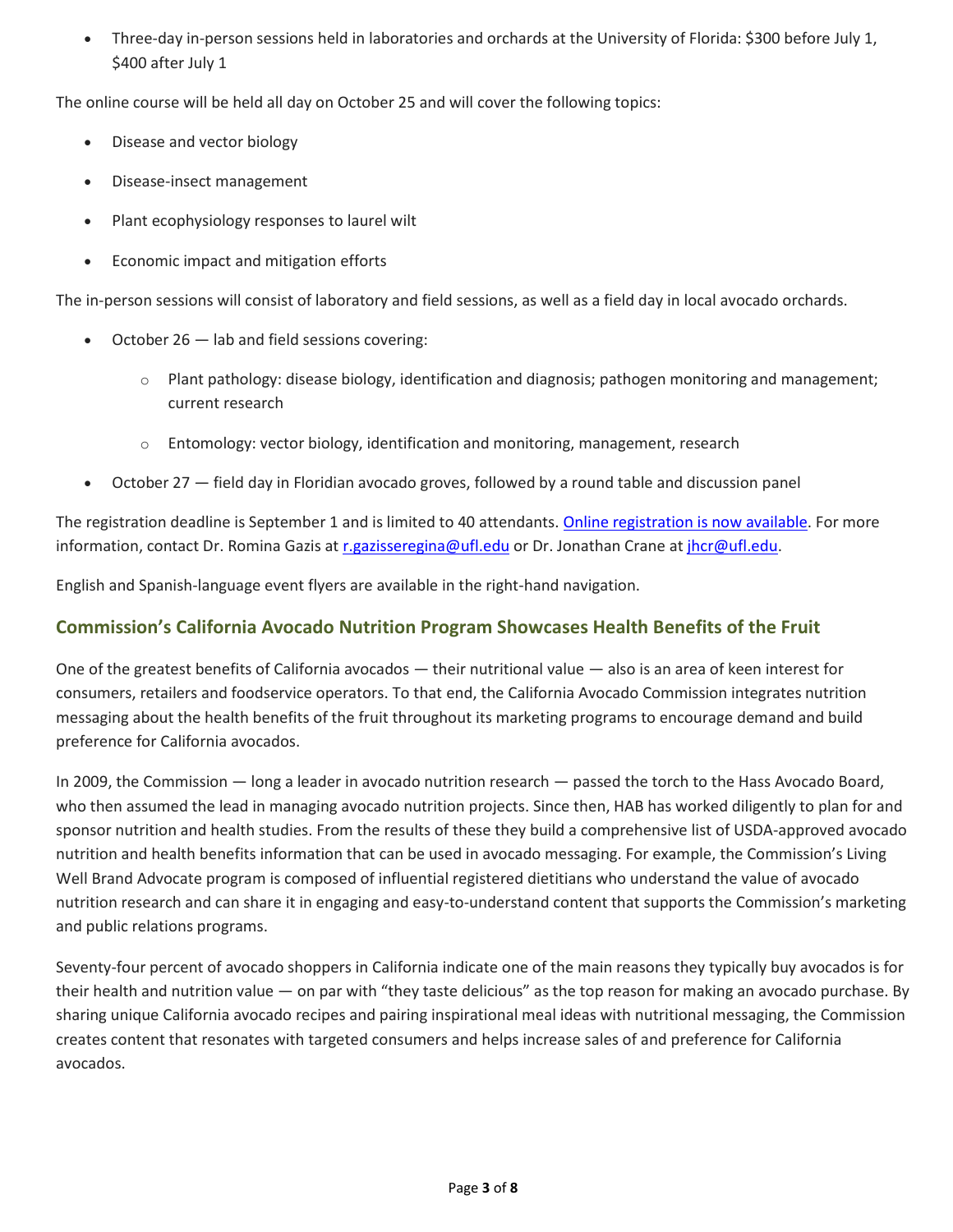

*Manuel Villacorta, MS, RDN shares nutrition messages during his California Avocado Veggie-Packed Meatloaf recipe video.*

# <span id="page-3-0"></span>**California Market Trends**

To view all market trend graphs, including "Weekly Volume Summary," "Weekly Avocado Prices" and "U.S. Avocado Supply," please visit[: http://www.californiaavocadogrowers.com/industry/market-statistics.](http://www.californiaavocadogrowers.com/industry/market-statistics)

|                                                                     | Conventional #1 | Organic #1                                  |  |  |  |
|---------------------------------------------------------------------|-----------------|---------------------------------------------|--|--|--|
| <b>California Hass</b>                                              |                 | (Field Price Per Lb)   (Field Price Per Lb) |  |  |  |
| #32's                                                               | $$2.30 - $2.40$ | $$2.36 - $2.50$                             |  |  |  |
| 36's                                                                | $$2.30 - $2.40$ | $$2.36 - $2.50$                             |  |  |  |
| 40's                                                                | $$2.16 - $2.36$ | $$2.42 - $2.66$                             |  |  |  |
| 48's                                                                | $$2.10 - $2.28$ | $$2.48 - $2.68$                             |  |  |  |
| 60's                                                                | $$1.68 - $1.76$ | $$2.12 - $2.38$                             |  |  |  |
| 70's                                                                | $$1.18 - $1.35$ | $$1.74 - $1.92$                             |  |  |  |
| 84's                                                                | $$0.74 - $0.85$ | $$0.84 - $1.28$                             |  |  |  |
| *To subscribe to the Weekly Newsline, please contact the California |                 |                                             |  |  |  |

California Avocado Society Weekly Newsline\* Avocado Prices – March 9, 2022

Avocado Society at (949) 940-8869 or www.CaliforniaAvocadoSociety.org.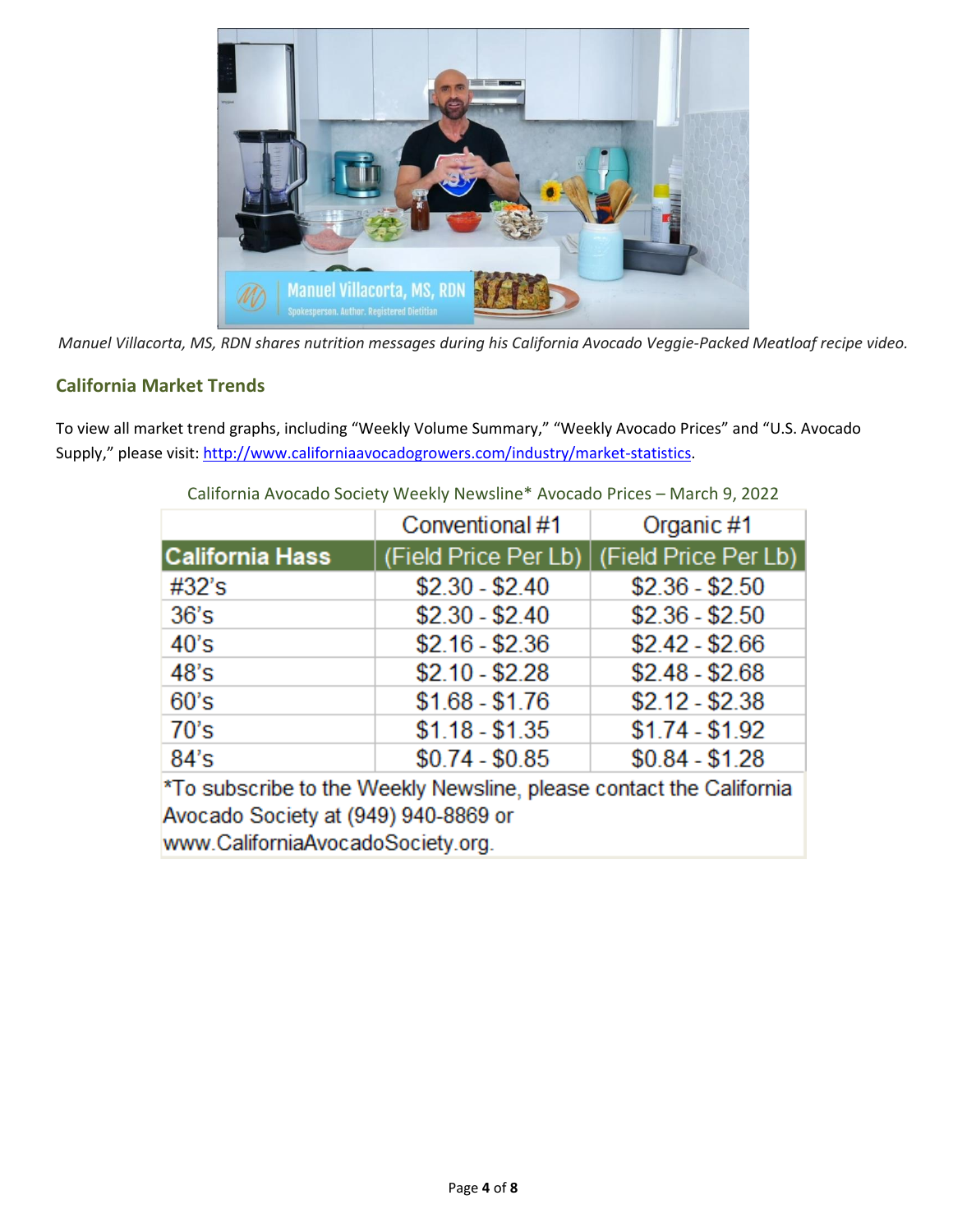## California Avocado Commission Weekly Volume Summary (Pounds)

|                          | WEEKLY VOLUME SUMMARY               |                                     |                                     |                                     |  |  |
|--------------------------|-------------------------------------|-------------------------------------|-------------------------------------|-------------------------------------|--|--|
|                          | (Volume in Pounds)                  |                                     |                                     |                                     |  |  |
|                          | <b>Week Ending</b><br>03/13/2022    |                                     | Season-to-Date<br>since 11/01/2021  |                                     |  |  |
|                          | (CA) Harvest /<br>(Import) Arrivals | Shipped by<br><b>AMRIC Handlers</b> | (CA) Harvest /<br>(Import) Arrivals | Shipped by<br><b>AMRIC Handlers</b> |  |  |
|                          | <b>California Detail</b>            |                                     |                                     |                                     |  |  |
| <b>HASS</b>              | 7,985,857                           | 6,979,550                           | 49,704,192                          | 37,451,583                          |  |  |
| LAMB                     |                                     |                                     |                                     |                                     |  |  |
| GEM                      | 17,100                              |                                     | 22,728                              |                                     |  |  |
| <b>OTHER</b>             | 6,440                               | 2,000                               | 249,625                             | 221,075                             |  |  |
| <b>CALIFORNIA TOTAL</b>  | 8,009,397                           | 6,981,550                           | 49,976,545                          | 37,672,658                          |  |  |
| <b>INDUSTRY ADJUSTED</b> | 8,169,114                           | 7,121,341                           | 50,970,628                          | 38,443,797                          |  |  |
|                          | <b>Imported Hass Detail</b>         |                                     |                                     |                                     |  |  |
| <b>MEXICO</b>            | 47,792,985                          | 24,228,225                          | 879,796,387                         | 544,215,520                         |  |  |
| <b>PERU</b>              |                                     |                                     | O                                   | 772,362                             |  |  |
| <b>CHILE</b>             | 890,000                             | 857,071                             | 10,807,418                          | 9,594,799                           |  |  |
| <b>COLOMBIA</b>          | 440,000                             | 308,825                             | 6,150,000                           | 2,879,025                           |  |  |
| <b>NEW ZEALAND</b>       |                                     |                                     | n                                   |                                     |  |  |
| <b>DOMINICAN</b>         | o                                   | 30,375                              | 940,000                             | 1,433,200                           |  |  |
| <b>IMPORT TOTAL</b>      | 49,122,985                          | 25,424,496                          | 897,693,805                         | 558,894,906                         |  |  |
|                          | <b>Other Detail</b>                 |                                     |                                     |                                     |  |  |
| <b>CA EXPORT</b>         | 0                                   | 163,525                             | 0                                   | 366,525                             |  |  |
| <b>CA ORGANIC</b>        | $\Omega$                            | 468,700                             | o                                   | 2,770,785                           |  |  |
| <b>IMPORTED (Greens)</b> | 2,710,000                           |                                     | 39,280,000                          |                                     |  |  |
| <b>FLORIDA</b>           |                                     |                                     | 6,024,260                           |                                     |  |  |
| <b>GRAND TOTAL</b>       | 60,002,099                          | 32,545,837                          | 993,968,693                         | 597,338,703                         |  |  |

# <span id="page-4-0"></span>**Crop Statistics**

Thank you to all of the AMRIC Handlers for their recent participation in CAC's early-season crop update survey. The input provided by these organizations has been used to develop the updated 2022 weekly harvest projections. Please note, the crop volume responses did not vary significantly from the pre-season estimate, therefore CAC will continue to use a crop size of 306 million pounds at this time. Survey responses indicated, despite the fact that California harvested over significantly more fruit in January and February than projected, the duration of the California season remains unchanged, with harvest expected to continue at marketable volumes through August.

The table below shows an increase in 1st quarter harvest projections of about 30 million pounds, the majority of which was already harvested in January and February. Updated weekly harvest projections for March are expected to increase slightly (under a million pounds a week), with the reduction in weekly harvest (to offset the early season increases) expected to be spread out over 20+ weeks during the remainder of the season. Here is additional detail regarding the [survey responses and updated weekly harvest projections.](https://www.californiaavocadogrowers.com/sites/default/files/Feb-2022-CA-Crop-Harvest-Update.pdf) CAC will be conducting the annual mid-season grower survey in the coming months, which will be used to provide an update to crop volume in May, if warranted.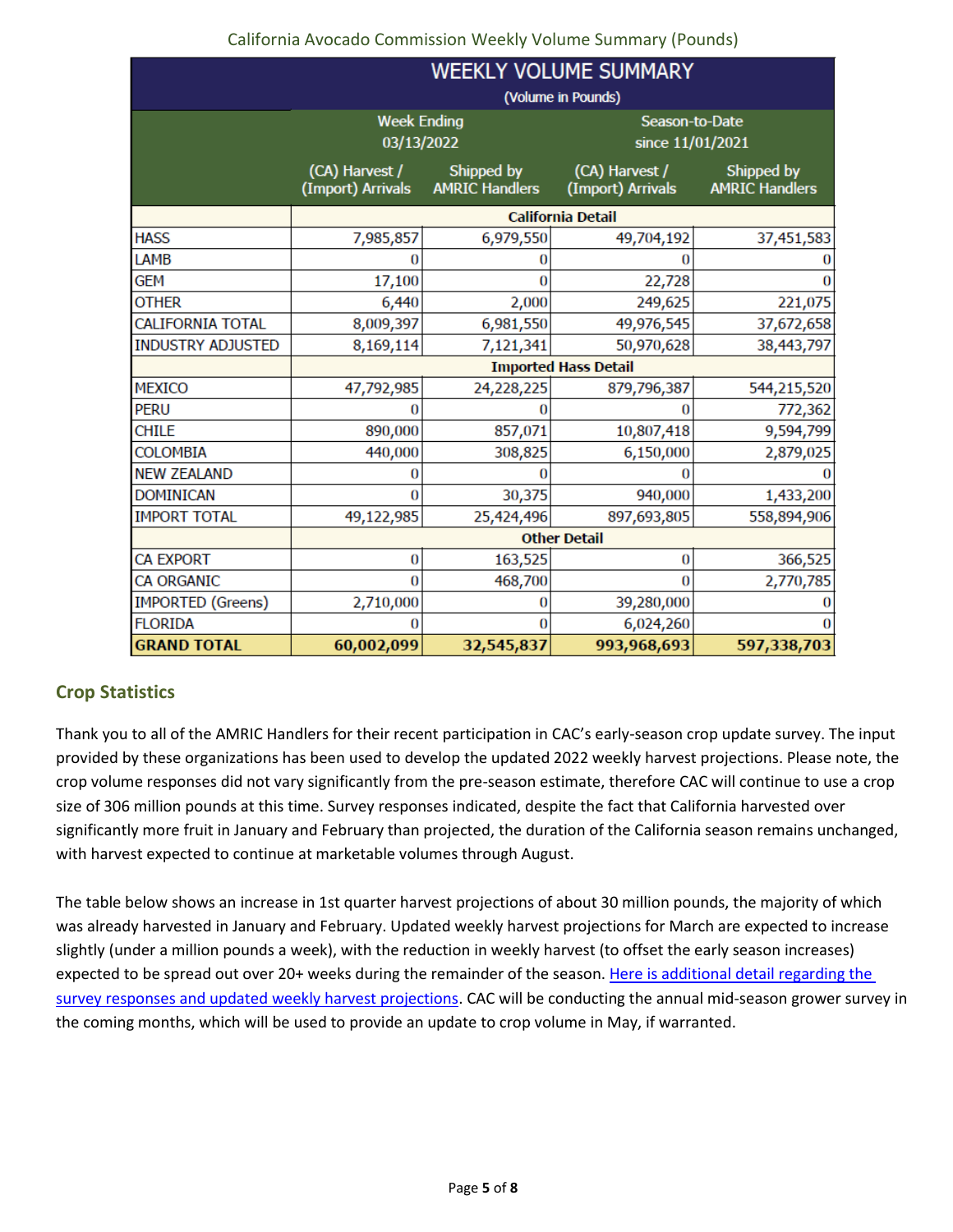| 2022 California Crop Weekly Harvest Statistics              |                                             |                                                            |                                                                   |  |  |  |
|-------------------------------------------------------------|---------------------------------------------|------------------------------------------------------------|-------------------------------------------------------------------|--|--|--|
| 4-Year Historical - AMRIC Handler Forecast - Actual Volumes |                                             |                                                            |                                                                   |  |  |  |
| <b>All Varieties</b>                                        |                                             |                                                            |                                                                   |  |  |  |
| <b>Week Ending</b>                                          | <b>4-Year Historical</b><br><b>Forecast</b> | <b>AMRIC Handler</b><br><b>Forecast Feb</b><br>2022 Update | <b>Industry Adjusted</b><br><b>Actual Weekly</b><br><b>Volume</b> |  |  |  |
| 9-Jan                                                       | 22,900                                      | 97,845                                                     | 128,277                                                           |  |  |  |
| 16-Jan                                                      | 338,800                                     | 614,010                                                    | 650,532                                                           |  |  |  |
| $23 - Jan$                                                  | 773,600                                     | 3,066,583                                                  | 3,085,410                                                         |  |  |  |
| 30-Jan                                                      | 1,551,000                                   | 5,235,768                                                  | 5,306,965                                                         |  |  |  |
| 6-Feb                                                       | 1,751,200                                   | 5,677,843                                                  | 5,690,403                                                         |  |  |  |
| 13-Feb                                                      | 1,541,700                                   | 4,077,427                                                  | 4,143,801                                                         |  |  |  |
| 20-Feb                                                      | 2,249,100                                   | 7,572,940                                                  | 7,746,990                                                         |  |  |  |
| 27-Feb                                                      | 3,968,300                                   | 8,090,084                                                  | 8,229,842                                                         |  |  |  |
| 6-Mar                                                       | 4,892,500                                   | 7,551,400                                                  | 7,772,042                                                         |  |  |  |
| 13-Mar                                                      | 4,717,800                                   | 7,325,500                                                  | 8,169,114                                                         |  |  |  |
| 20-Mar                                                      | 4,975,800                                   | 7,695,600                                                  |                                                                   |  |  |  |
| 27-Mar                                                      | 4,747,400                                   | 7,363,500                                                  |                                                                   |  |  |  |
| 3-Apr                                                       | 7,514,200                                   | 6,650,200                                                  |                                                                   |  |  |  |
| <b>1st QTR SubTotal</b>                                     | 39,044,300                                  | 71,018,700                                                 | 50,923,376                                                        |  |  |  |
| 2nd QTR SubTotal                                            | 165,439,100                                 | 152,383,100                                                |                                                                   |  |  |  |
| 3rd QTR SubTotal                                            | 94,477,800                                  | 81,805,800                                                 |                                                                   |  |  |  |
| 4th QTR SubTotal                                            | 7,038,800                                   | 792,400                                                    |                                                                   |  |  |  |
| <b>Total</b>                                                | 306,000,000                                 | 306,000,000                                                | 50,923,376                                                        |  |  |  |

# <span id="page-5-0"></span>**Weather: 30-Day Outlook For California's Coastal & Valley Areas**

(March 16 – April 17)

### **BASIC PATTERN:**

Large Scale Pattern –

- A. The current dry pattern for California has been slow to release its dry grip on N and northcentral California. Sea surface temperature related influences (IVTinit™) are consistent in focusing the rain developments mostly west of N and Central California. Upper lows, troughs and fronts do come SE and E into California, but lack vigor.
- B. Precipitation trend: Mar 15, 28, 29, Apr 3, 4, 5, 9.
- C. March: Near normal temperatures in N California, and a turn to a bit warmer than normal in S California. Mar is currently forecasted wetter than normal in coastal Oregon, near or slightly above normal in NW California (Humboldt Co), and drier than normal from the Delta south through Central California and Monterey-San Luis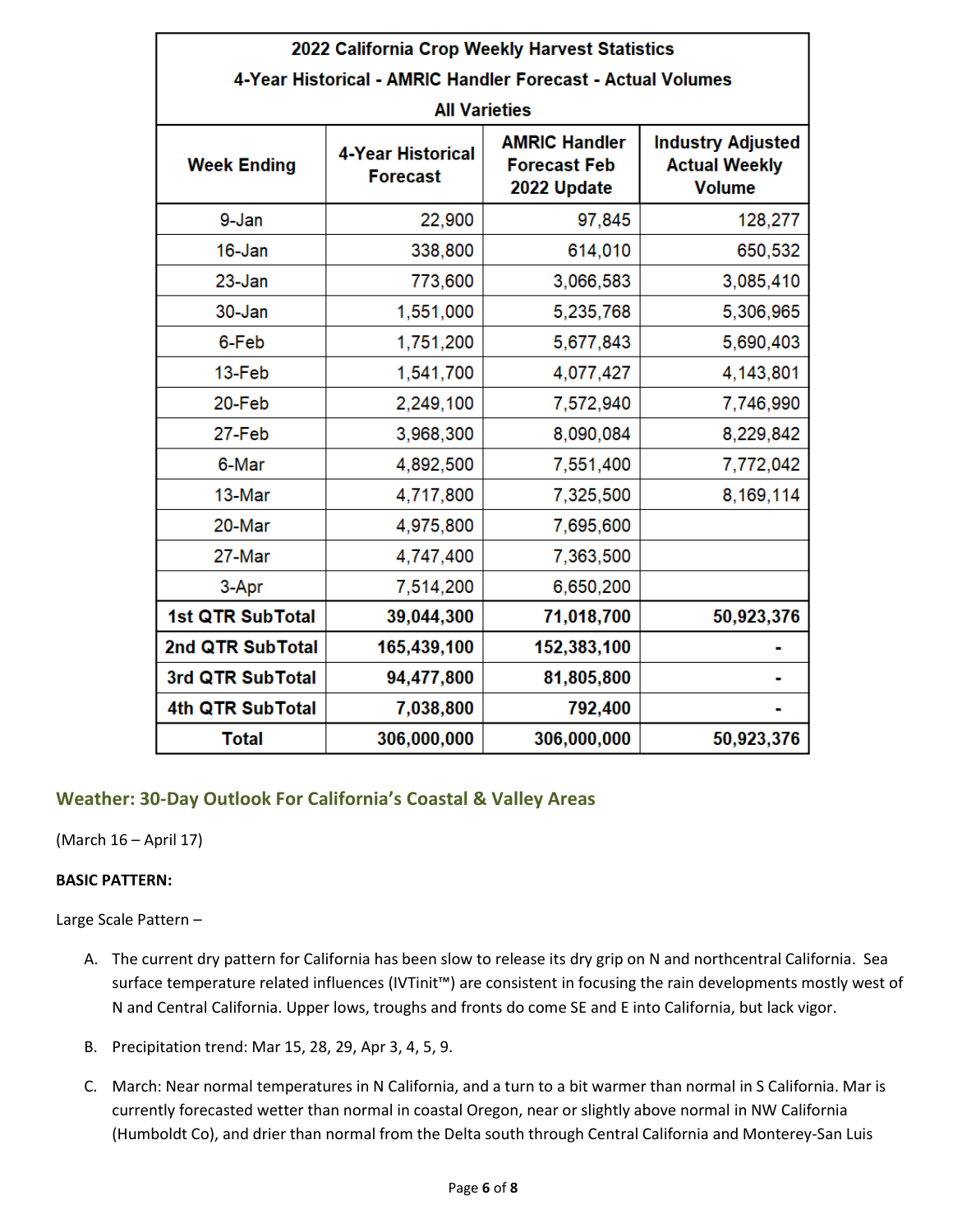Obispo Co's. Input of moisture from clouds or showers into Central and SOCAL agricultural areas will be spotty/questionable at times through Mar.

D. Below normal sea surface temperatures are suggested by the latest guidance from the North American Multi-Model Ensemble (NMME) for the period Apr – June 2022. This will tend to support risk of frost near the normal end of frost season in Apr for NW California coastal valleys, including Mendocino and Sonoma Co's, and early April in upper Salinas Valley, and San Luis Obispo Co coastal valleys. The combination of colder than normal sea surface along the California coast (NMME climate model guidance), and well above normal temperatures in inland valleys of California, including mountains and deserts, contributes strong onshore flow and persistent marine fog. For the north and central California coast, this encourages unusually persistent or recurrent conditions for fog drip in the coastal forests during especially May and June.

### **FORECASTS FOR CALIFORNIA**

### **Forecast for Northern and Central California:**

NORCAL Rains: Mar 15 moderate rain N SierraNV) to about Amador Co., Other rains: Mar 19-20, 28-29, Apr 1-2, Apr 4-5, 8-10 and 12.

CENTRAL CALIF Rains: 15 (light N), 19-20, 28-29 (moderate rain), Apr 2 (light), 5, and 9-10.

WARM SPELLS: Mar 17-18, 22-25, Apr 7, 10-11 and 14-19.

COLD SPELLS: Mar 15-16, 19-21 and 28-Apr 5.

FRONTS WITH RAINS: Mar 15, 19, 28, Apr 1, 4, 8 and 12.

FROST RISK: Mar 16-18, 21-24, 30-31, Apr 3, 6-7, 11 and 13-14.

### **Forecast for S California:**

SOCAL RAINS: Mar 19-20 (light), 28-29, Apr 2, 5 and 9 or 10.

SOCAL WARM SPELLS: Mar 16-18, 22-27, Apr 1, 6-8 and 13-20.

SOCAL COOL OR COLD SPELLS: Mar 19-21, 28-30, Apr 2-3, 5-6 and 9-11.

SOCAL FROST PERIODS: Mar 21-22, 30-Apr 1, 3-4, 6-8 and 11-12.

FRONTS WITH RAINS OR DRIZZLE: Mar 19, 28, Apr 2, 5 and 9.

### **Sierra Nevada:**

Dates of mountain rains and snows are: Mar 15, 20-21, 29-30, Apr 2-5, and 9-12.

----------

The listing of dates normally included for hot and cold spells, and precipitation are based on our CFSDaily and CFSDailyAI forecast products, and present expected trends in precipitation and temperature (CFSDailyAI) to 4km. Our system gives some consideration of terrain and coastal influence. We consider the CFSv2 as one of the better ways to represent basic weather down in the sub-monthly time scale beyond the 15 day GFS or monthly maps from CFSv2 or NMME.

----------